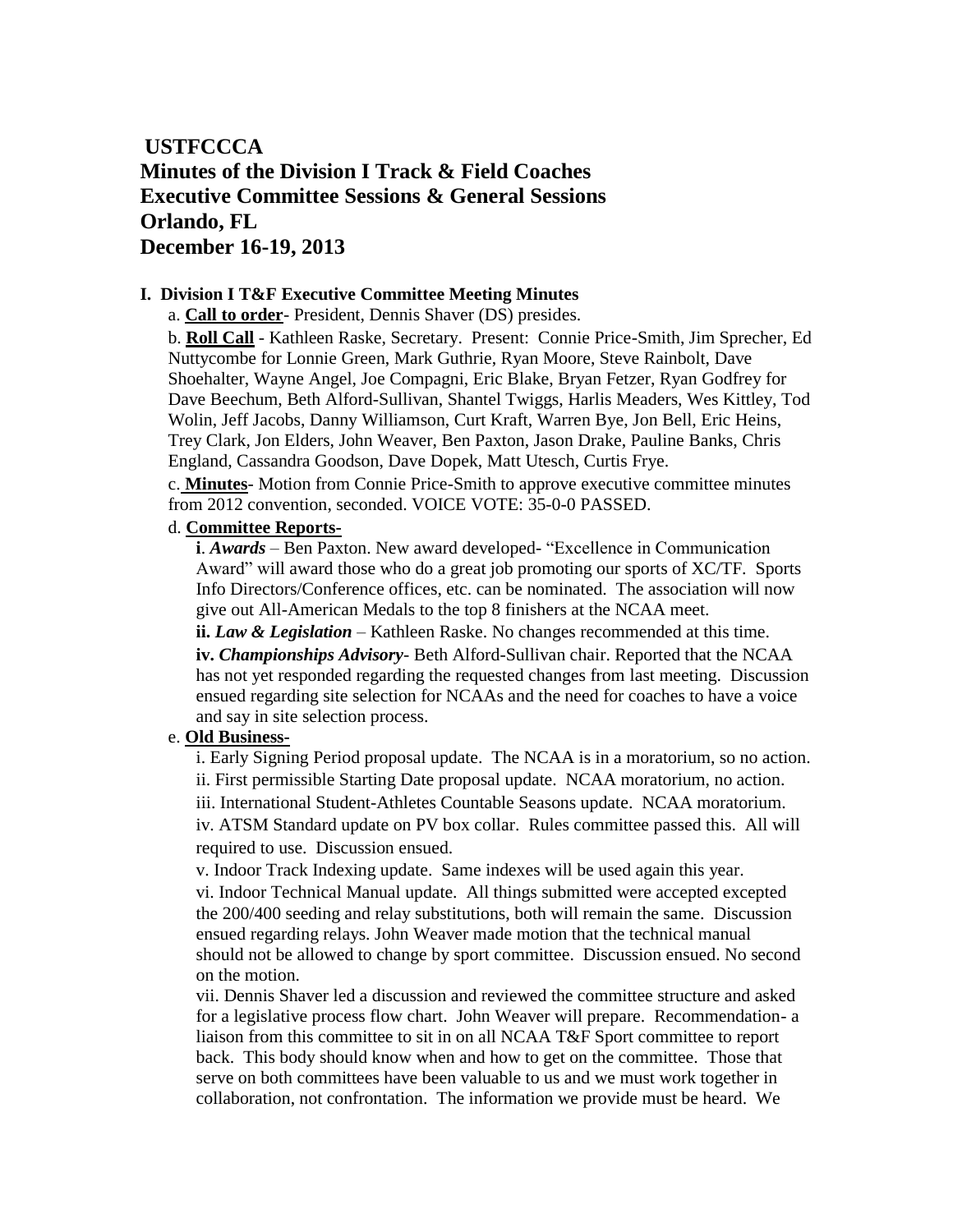need to review the structure and process each year at our convention, especially for the good of the new/younger coaches. Discussion ensued regarding the rules committee and who is in charge of enforcement of the rules.

viii. Indoor Championship Schedule proposal.

ix. Outdoor Technical Manual.

#### **f. New Business-**

i. Independent Assessment of our organization done by Jeff Shimmel. Sam Seems introduced Jeff to the group. He spoke on the process of his review.

ii. Sam Seems reported on his meetings with the BCS/FCS commissioners. He doesn't know what will happen, but something will happen by August 1st. iii. NCAA proposal regarding all those who work with strength and conditioning activities are certified. The Board of Directors discussed and voted 13-0 to not support this legislation, unless it is rewritten. Discussion ensued. Motion by Utesch, seconded: To not support NCAA Proposal 2013-18. Vote: 35-0-0 by voice, unanimous.

iv. NCAA uses Arbiter Sports website as a clearinghouse to select officials for many national championships and wishes to have our sport of track and field also included. Discussion ensued.

v. The Rules Committee has proposed 27 new rule changes (Item #7). The definition of a "Bonafide Meet" was discussed. The Board of Directors supported (12-0-2) in concept; but not acceptable as written and needs more work. Discussion ensued. Motion by Utesch to take Item #7 to floor for discussion. VOTE: 29-0-1. PASSED. vi. Proposal to change 200/400 seeding- Motion by Fetzer, seconded. See slides. VOTE: 32-0-0. PASSED.

vii. Proposal for seeding the  $1<sup>st</sup>$  round- the top 4 times are rewarded with the top 4 preferred lanes assigned randomly and the next 4 times get second 4 lanes assigned randomly. Motion by Raske, seconded. VOTE: 32-0-0. PASSED.

viii. Proposal for relay substitutions- See slide. Motion by Frye, seconded. VOTE: 28-1-3. PASSED.

viii. Proposal for first permissible starting date- Dennis Mitchell. Discussion ensued. There is a similar proposal from the previous year on moratorium. Tabled.

ix. Proposal for the revision of 17.23.1 regarding the 144/156 playing and practice season, allowing for increased flexibility in the designation of 20hr weeks- Pat Henry. To allow each institution to design their own 156day training calendar, shaped for optimal training effect, to include 26 20hr weeks. Without regards to segments. Motion by Frye, seconded. VOTE: 23-5-1. PASSED.

x. Proposal for the exempt of military service/church mission from NCAA 14.2.3.2, delayed enrollment-seasons of competition- Dean Hayes. Motion by Frye, seconded. VOTE: 30-2-0. PASSED.

xi. Proposal to complete the competition of the vertical jumps at the NCAA preliminary round. Motion by Rainbolt, seconded. VOTE: 32-0-0. PASSED. xii. Proposal for the combined event qualifying to take top 12 from each region using the descending order list- Joe Piane. Motion by Fetzer, seconded. VOTE: 19-10-1. xiii. Proposal to change the format for NCAA national championship- Zeller/Hill. No support to move forward. VOTE: 1-19-12.

xiv. Proposal to change nominating committee to bring forth multiple nominations-Dennis Mitchell. No support to move forward, however, President Shaver will clarify the nominating process to body.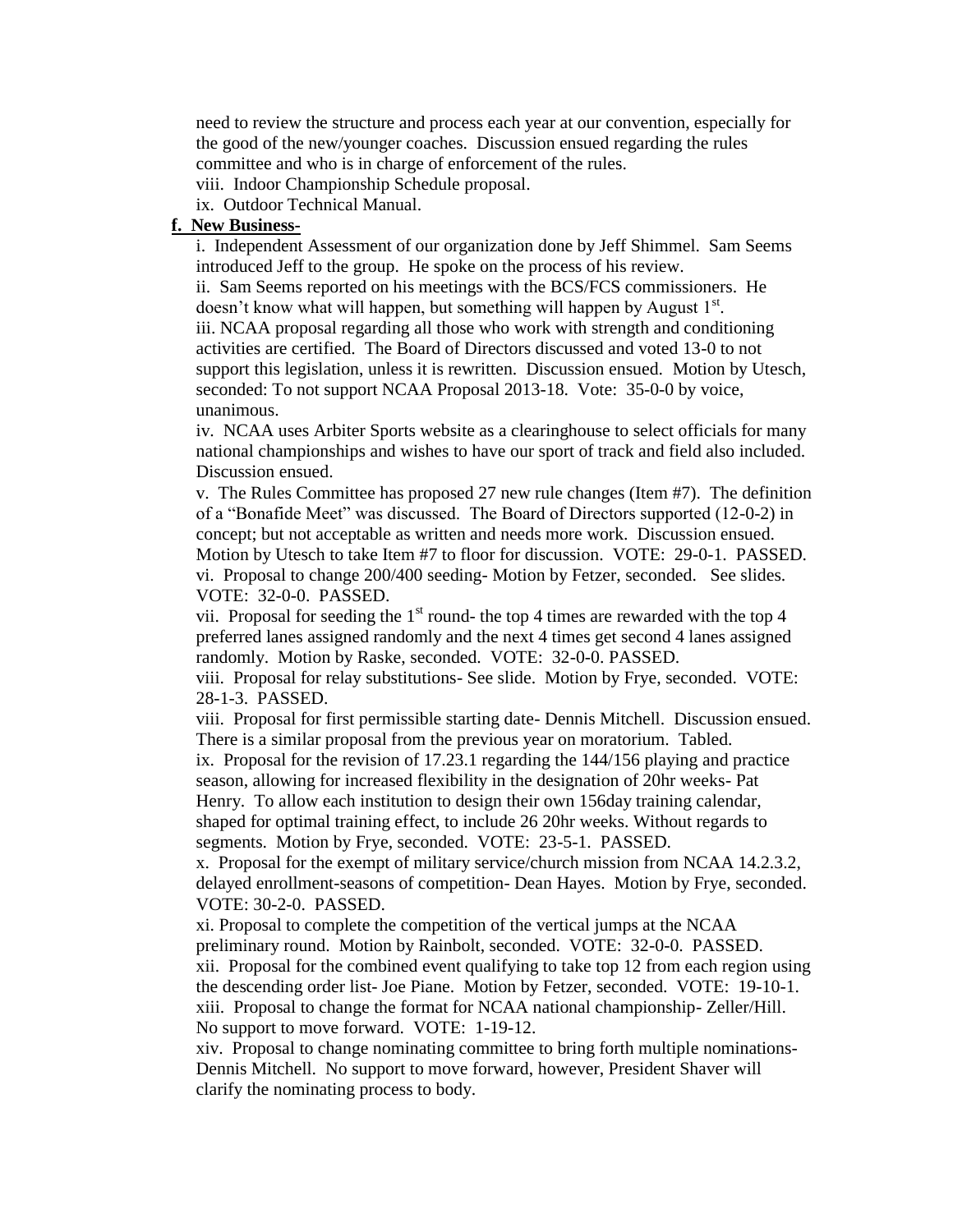xv. Proposal to create a committee that focuses on the marketing of our sport-Dennis Mitchell. No vote needed, President Dennis Shaver can and will create a committee to work on issues regarding the marketing of our sport. xvi. Proposal to eliminate time sensitive legislation- Dennis Mitchell. No support to take forward. VOTE: 0-30-1. xvii. Proposal to allow indoor marks to be used for outdoor qualifying through the first week of April- Bruce Lehane. No support to move forward. VOTE: 2-27-3. xviii. Jeff Mylnsky/Susan Seton the NCAA T&F Committee chair reported on performance challenge process and use of ncaa.org website. He also spoke about using certified officials and the arbiter sports website for selection of officials for NCAA championships. A brief discussion ensued regarding site selection.

12/16/13- Meeting called to order 8:00am. Adjourned at 12:30pm.

12/17/13- Meeting called to order 8:00am. Adjourned at 11:00am.

12/18/13- Meeting called to order 8:05am. Adjourned at 10:00am.

12/19/13- Meeting called to order 8:05am. Adjourned at 9:00am.

### **II. Division I T&F General Sessions Meeting Minutes - December 17-19, 2013**

- a. **Call to order** President, Dennis Shaver (DS) presides.
- b. **Minutes** Secretary, Kathleen Raske. Motion from Connie Price-Smith to approve convention minutes from 2012 convention, seconded. VOICE VOTE: Unanimous. PASSED.

#### c. **Committee Reports-**

**i**. *Awards* – Ben Paxton. New award developed- "Excellence in Communication Award" will annually award those who do a great job promoting our sports of XC/TF. Sports Info Directors/Conference offices, etc. can be nominated. The association will now give out All-American Medals to the top 8 finishers at the NCAA meet. Athlete of week will continue. We are reviewing the presentation of coach of year and athlete of year.

**ii.** *Law & Legislation* – Kathleen Raske. No changes recommended at this time. **iii.** *Championships Advisory*- Beth Alford-Sullivan chair. Reviewed duties. Reported that the NCAA has not yet responded regarding the requested changes from last meeting. Discussion ensued regarding site selection for NCAAs and the need for coaches to have a voice and say in site selection process.

**iv**. *Nominations*- John Weaver reviewed functions/duties of committee.

**v**. Legislative Process Review- John Weaver. Flow chart of process for making legislative changes in our sport.

## d. **NCAA Updates-**

i. Eligibility Center report given by Leanne Kennedy. 2016 new

requirements start. National office will send out to body.

ii. NCAA T&F Committee chair- Jeff Mylisnski gave info on performance challenges and the NCAA portal.

iii. NCAA Rules Committee Report- John McNichols. Reviewed committee structure. Shared the results of the survey they did regarding a "bonafide" competition. PV box collar rule now in place, but is being challenged by ATSM. They are working on re-designing the rule book for 2016 so it is more user friendly.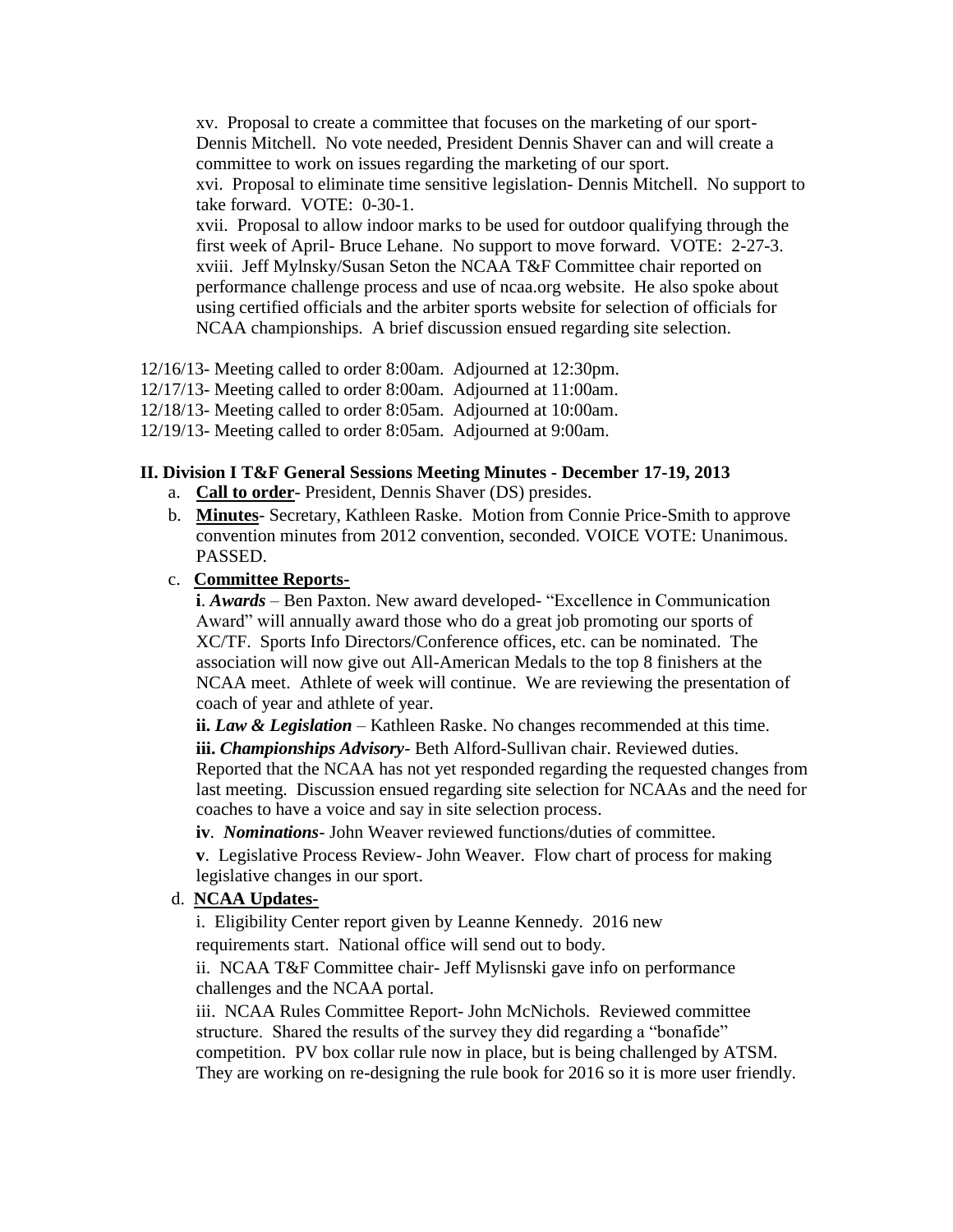#### e. **Old Business-**

i. Early Signing Period proposal update. The NCAA is in a moratorium, so no action. ii. First permissible Starting Date proposal update. NCAA moratorium, no action. iii. International Student-Athletes Countable Seasons update. NCAA moratorium. iv. ATSM Standard update on PV box collar. Rules committee passed this. All will required to use. Discussion ensued.

v. Indoor Track Indexing update. Same indexes will be used again this year. vi. Indoor Technical Manual update. All things submitted were accepted excepted the 200/400 seeding and relay substitutions, both will remain the same. Discussion ensued regarding relays. John Weaver made motion that the technical manual should not be allowed to change by sport committee. Discussion ensued. No second on the motion.

vii. Dennis Shaver led a discussion and reviewed the committee structure and asked for a legislative process flow chart. John Weaver will prepare. Recommendation- a liaison from this committee to sit in on all NCAA T&F Sport committee to report back. This body should know when and how to get on the committee. Those that serve on both committees have been valuable to us and we must work together in collaboration, not confrontation. The information we provide must be heard. We need to review the structure and process each year at our convention, especially for the good of the new/younger coaches. Discussion ensued regarding the rules committee and who is in charge of enforcement of the rules.

viii. Indoor Championship Schedule proposal.

ix. Outdoor Technical Manual.

x. Use of plasticine at the NCAA championships. Discussion ensued.

## f. **New Business-**

i. Dennis Shaver (DS) created a new committee charged with ideas for better promotion and marketing of our sport. This group will work with Jeff Schemmel. Chair: Terry VanLaningham. Members: Fetzer, Henry, Harvey, Bucknam, Zeller, Teaberry.

ii. DS reported on NCAA Divison I Restructuring Governance, sharing that they will meet in January and April and may have a new structure as of August, 2014.

iii. NCAA proposal regarding all those who work with strength and conditioning activities are certified. The Board of Directors discussed and voted 13-0 to not support this legislation, unless it is rewritten. DS opened up discussion from floor for proposal 2013-18. Motion: To oppose 2013-18 by Kittley, seconded. Whereas track and field/xc are the sports of strength and conditioning, the NCAA Div. I coaches strongly opposes prop 2013-18 in order to preserve and protect the health and safety of all track and field athletes.

iv. DS opened the floor for discussion on the use of Arbiter Sports for selection of officials for our national championships. NCAA uses Arbiter Sports website as a clearinghouse to select officials for many national championships and NCAA wants to have track and field also included. Discussion ensued.

v. The Rules Committee has proposed 27 new rule changes (Item #7). The definition of a "Bonafide Meet" was discussed. The Board of Directors supported (12-0-2) in concept; but not acceptable as written and needs more work. Discussion ensued. vi. Proposal to change 200/400 seeding- Motion by Fetzer, seconded. See slides. Discussion and questions ensued.